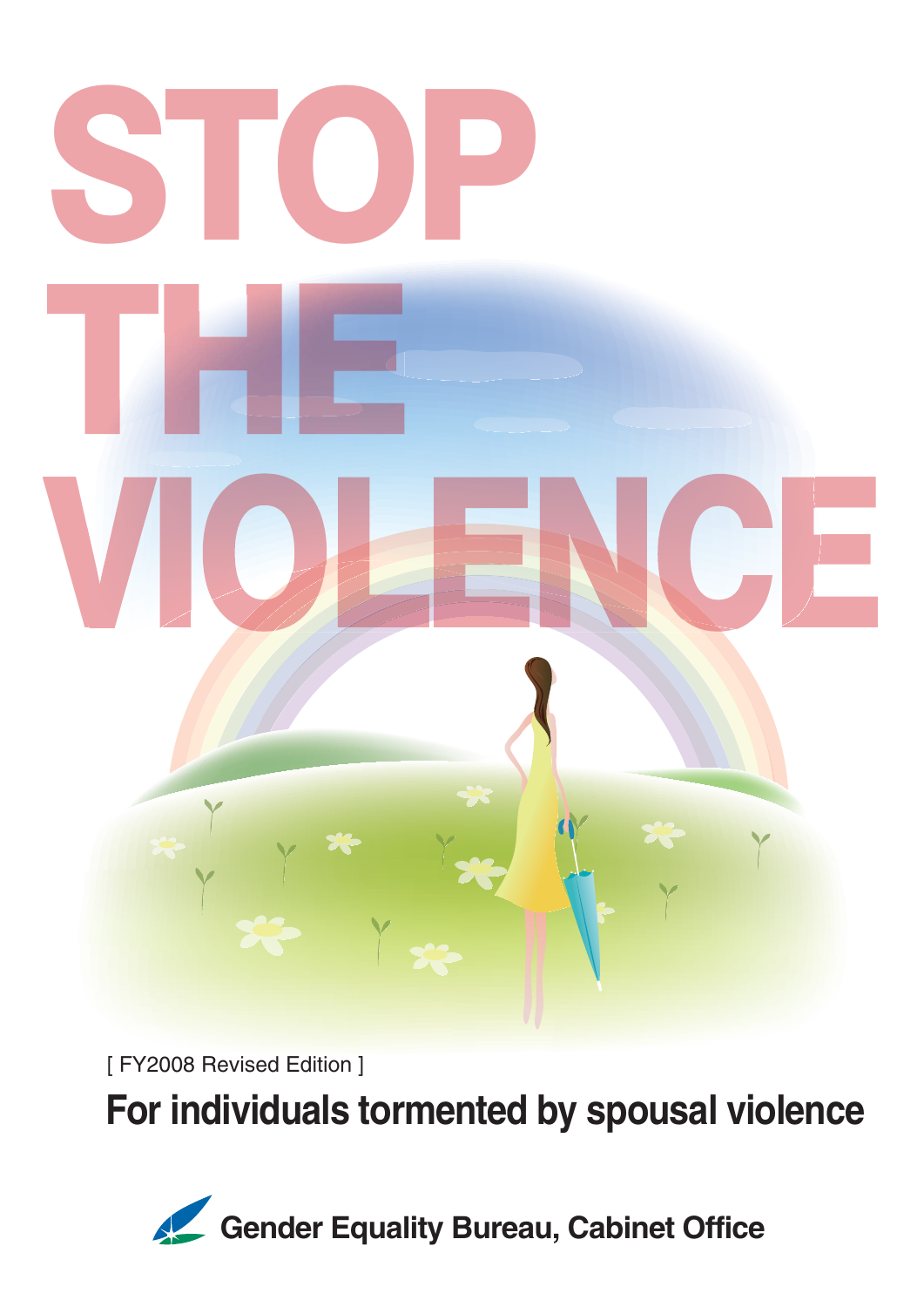# Introduction



Spousal violence constitutes a serious violence human rights and also involves criminal acts.

The majority of Victims of spousal violence are women. When women who find it difficult to achieve economic self-reliance are subject to violence from their spouses, it adversely affects the dignity of individuals and impedes the realization of genuine equality between women and men.

The Act on the Prevention of Spousal Violence and the Protection of Victims was promulgated in April 2001 in recognition of this.

Subsequently, the Act was amended for the first time in June 2004, and again in July 2007. The main purpose of the latter amendment, which came into effect in January 2008, was to expand protection orders and reinforce provisions related to municipalities.

This pamphlet provides a general outline of the act and explains in layman's terms matters pertaining to the amended Act on the Prevention of Spousal Violence and the Protection of Victims, such as the implementation status of this act hereto and the results of recent surveys.

We hope it will be widely used by both individuals tormented by spousal violence and government officials.

Revised: April 2008

**(Cabinet Office) Support for Victims of Spousal Violence Information Site http://www.gender.go.jp/e-vaw/index.html**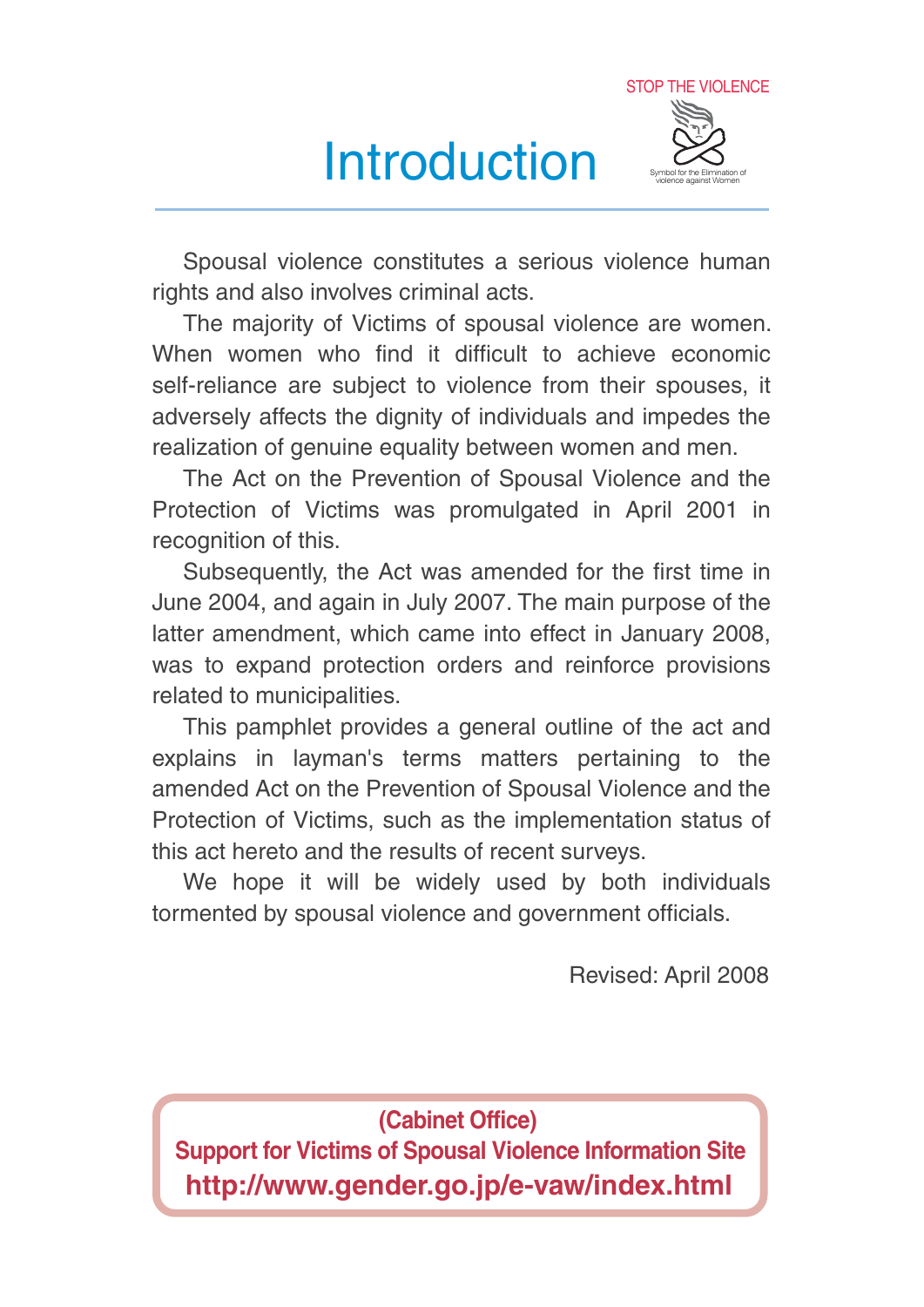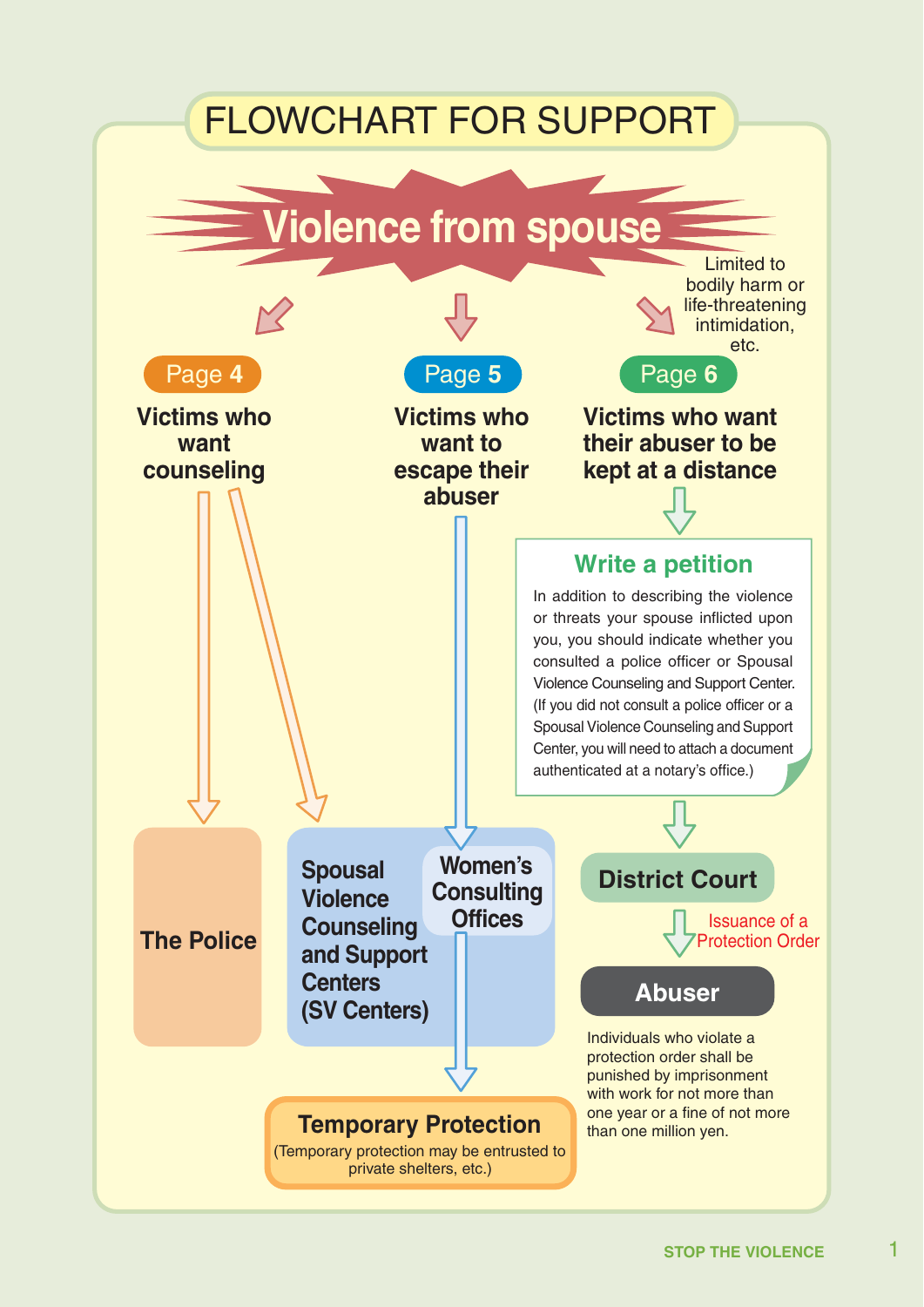## **Act on the Prevention of Spousal Violence and the Protection of Victims**

#### **1 Promulgation and enforcement**

**Act on the Prevention of Spousal Violence and the Protection of Victims**

- ٤ Promulgated on April 13, 2001 and enforced on October 13 (some parts enforced on April 1, 2002)
- ٤ First amendment: promulgated June 2, 2004, enforced December 2
- ٤ Second amendment: promulgated July 11, 2007, enforced January 11, 2008

#### **2 General outline of the act**

(Major changes under the 2007 amendment are underlined and written in blue)

#### **(1) Targets**

[Spousal violence]

- O The term "spouse" also applies to so called "unofficial marriages" for which a notification of marriage has not been submitted. The act does not distinguish between men and women. The act applies to cases in which violence continues after divorce (as well as situations equivalent to divorce).
- O The term "violence" refers to violence toward the body or words and deeds that cause equivalent psychological or physical harm to the other. However, regulations concerning protection orders are limited to bodily harm or life-threatening intimidation, etc.

#### **(2) Spousal Violence Counseling and Support Centers**

Prefectures authorize Women's Consulting Offices or other appropriate facilities which they have established within their jurisdiction to function as Spousal Violence Counseling and Support Centers ("SV Centers"). Meanwhile, municipalities endeavor to authorize appropriate facilities which they have established within their jurisdiction to function as Spousal Violence Counseling and Support Centers ("SV Centers").

- O Concrete services offered by SV Centers:
	- 1) Consultation and introductions to organizations that provide counseling
	- 2) Counseling
	- 3) Assurance of safety in an emergency and temporary protection of victims and accompanying family members (temporary protection shall be provided directly by Women's Consulting Offices or entrusted to parties that meet the specified criteria.)
	- 4) Provision of information, advice, liaison and coordination with concerned organizations, as well as other forms of assistance concerning measures including employment promotion, procurement, and the use of systems for social assistance in order to promote the self-reliance of victims
	- 5) Provision of information, advice, liaison and coordination with concerned organizations, as well as other forms of assistance concerning the use of the protection order
	- 6) Provision of information, advice, liaison and coordination with concerned organizations, as well as other forms of assistance concerning the use of facilities where victims may live and receive protection
- O When engaging in these duties, SV Centers endeavor to collaborate with private bodies as necessary.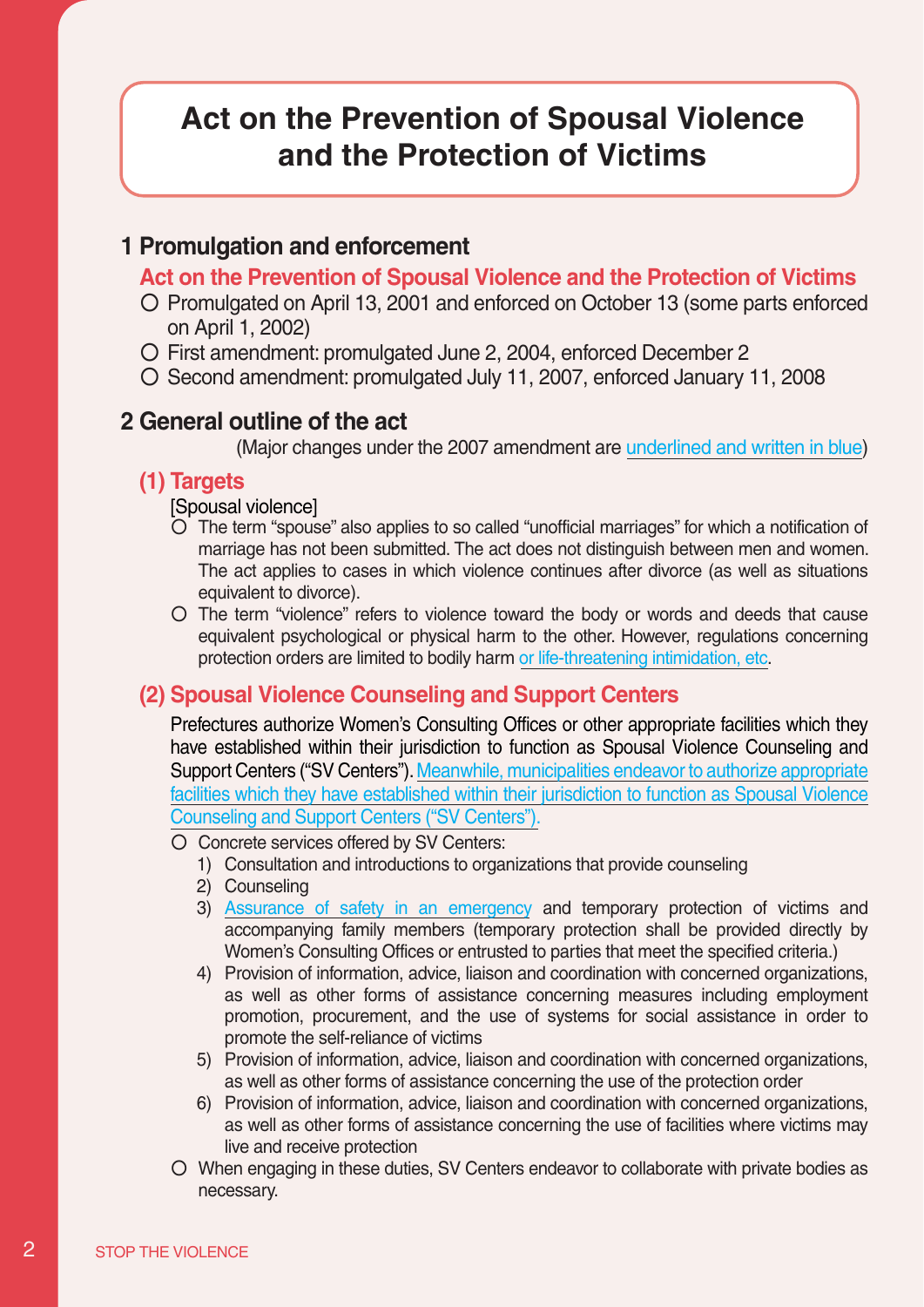#### **(3) Protection Orders**

In cases where a victim who has been subjected to bodily harm or life-threatening intimidation, etc., by a spouse is highly likely to receive serious harm on his/her life or body due to bodily harm by the spouse, the court shall, upon petition from the victim, issue a protection order to the abuser (including individuals in unofficial marriages and former spouses). Protection orders comprise "Orders Prohibiting Approach", "Orders to Vacate" and "Orders Prohibiting Phone Calls or Other Behavior".

- O Order Prohibiting Approach to the Victim  $\Rightarrow$  Prohibits the abuser from approaching the victim for a period of six months. Petitions can be filed repeatedly.
- O Order Prohibiting Phone Calls or Other Behavior (Only covers the victim) Upon petition from the victim, the abuser is prohibited from engaging in any of the following acts towards the victim, in order to prevent harm to the life or body of the victim, in conjunction with an Order Prohibiting Approach to the Victim.
	- 1) Requesting a meeting
	- 2) Telling matters that suggest that the spouse is monitoring the victim's behaviors
	- 3) Extremely rude or violent words or deeds
	- 4) Phone calls without saying anything, or repeated phone calls, facsimile transmissions or e-mail messages (except in cases of urgent necessity)
	- 5) Phone calls, facsimile transmissions or e-mail messages at night (between 10 p.m. and 6 a.m.) (except in cases of urgent necessity)
	- 6) Sending filthy materials, animal carcasses or other extremely disgusting or repulsive materials
	- 7) Revealing matters that harm the victim's dignity
	- 8) Revealing sexually insulting materials, or sending documents, pictures or other sexually insulting materials
- O Order Prohibiting Approach to the Victim's Child or Relative, etc.  $\Rightarrow$  In cases where the issue of an Order Prohibiting Approach to the Victim is required, when deemed necessary in order to prevent the victim from being obliged to meet the abuser with regard to the children or relative, etc., the abuser is prohibited from approaching a minor living with the victim, the victim's relative or other person who has a close relationship in his/her social life, for a period of six months (limited to the period of validity of an Order Prohibiting Approach to the Victim). Petitions can be filed repeatedly.
- O Order to Vacate  $\Rightarrow$  Requires the abuser to vacate the victim's home for a period of two months. Petitions can be filed repeatedly in some cases. Persons who have violated a Protection Order shall be punished by imprisonment with work for not more than one year or a fine of not more than one million yen. When a Protection Order has been issued, notification to that effect is sent by the court, together with the details of the Order, to the

police with jurisdiction over the victim's address and to the SV Center initially consulted or otherwise notified by the victim.

#### **(4) Formulation etc. of a basic policy and basic plans**

- $\circ$  Responsibilities of the national government and  $\circ$  Cooperation between the prefectural and local public entities, including support for the self-reliance of victims
- $O$  A basic policy will be formulated by competent Ministers and basic plans will be formulated by prefectures
- O Obligation for efforts by municipalities to formulate basic plans
- O Notification, etc. by those who detect cases of spousal violence
- O Assistance by the chief of the Prefectural Police Headquarters, etc.
- O Support for self-reliance by Welfare Offices
- municipal organizations concerned, such as SV Centers, the Prefectural Police and Welfare Offices with regard to the protection of victims
- O Appropriate and prompt processing of complaints by concerned organizations
- $O$  Training for related officials (including training in respect for human rights regardless of the victims' nationalities and disabilities)
- O Education and enlightenment
- O Promotion of research and study
- O Assistance to private bodies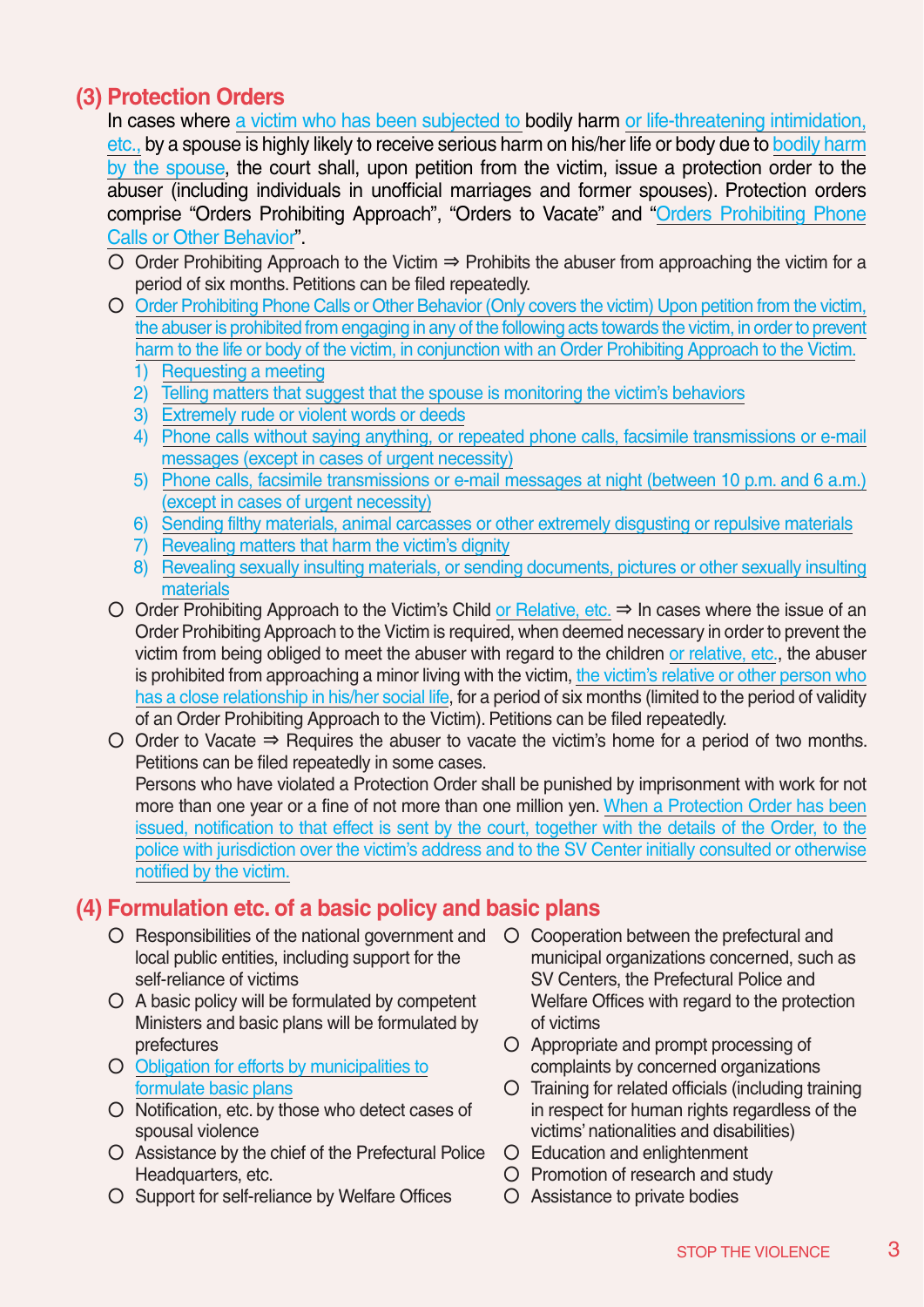# **Spousal violence >>>>>>>>>>>>>** forr

## **Spouse**

Does not distinguish between men and women. Includes unofficial marriages and former spouses\*.

\* In cases where the perpetration of violence began before a divorce and continued after the divorce.

Includes not only bodily harm but also psychological abuse

## **Violence**

\* Protection orders are only applicable to bodily harm or life threating intimidation, etc. and sexual assault\*.



### **Spousal Violence Counseling and Support Centers**

Women's consultation offices and other prefectural appropriate facilities fulfill the functions of Spousal Violence Counseling and Support Centers (SV Centers). Moreover, some municipalities establish SV Centers.

- 1) Consultation and introductions to organizations that provide counseling
- 2) Counseling
- 3) Assurance of safety in an emergency and temporary protection of victims and accompanying family members
- 4) Provision of information and other forms of support that will promote the self-reliance of victims
- 5) Provision of information pertaining to the use of the protection order system, and other forms of support
- 6) Provision of information pertaining to the use of facilities where victims may live and receive protection, and other forms of support
- \* Of the support outlined in 1) to 6) above, projects implemented by the various SV Centers differ from Center to Center.



various forms.

Established in 180 locations nationwide ( As of April 2008 ) \* Please refer to the last page for each facilities' contact information.

#### **The Police**

The police take appropriate measures considering victims' intentions; these may involve arresting abusers, guiding or cautioning abusers and/or providing victims with information on self-defense and countermeasures.

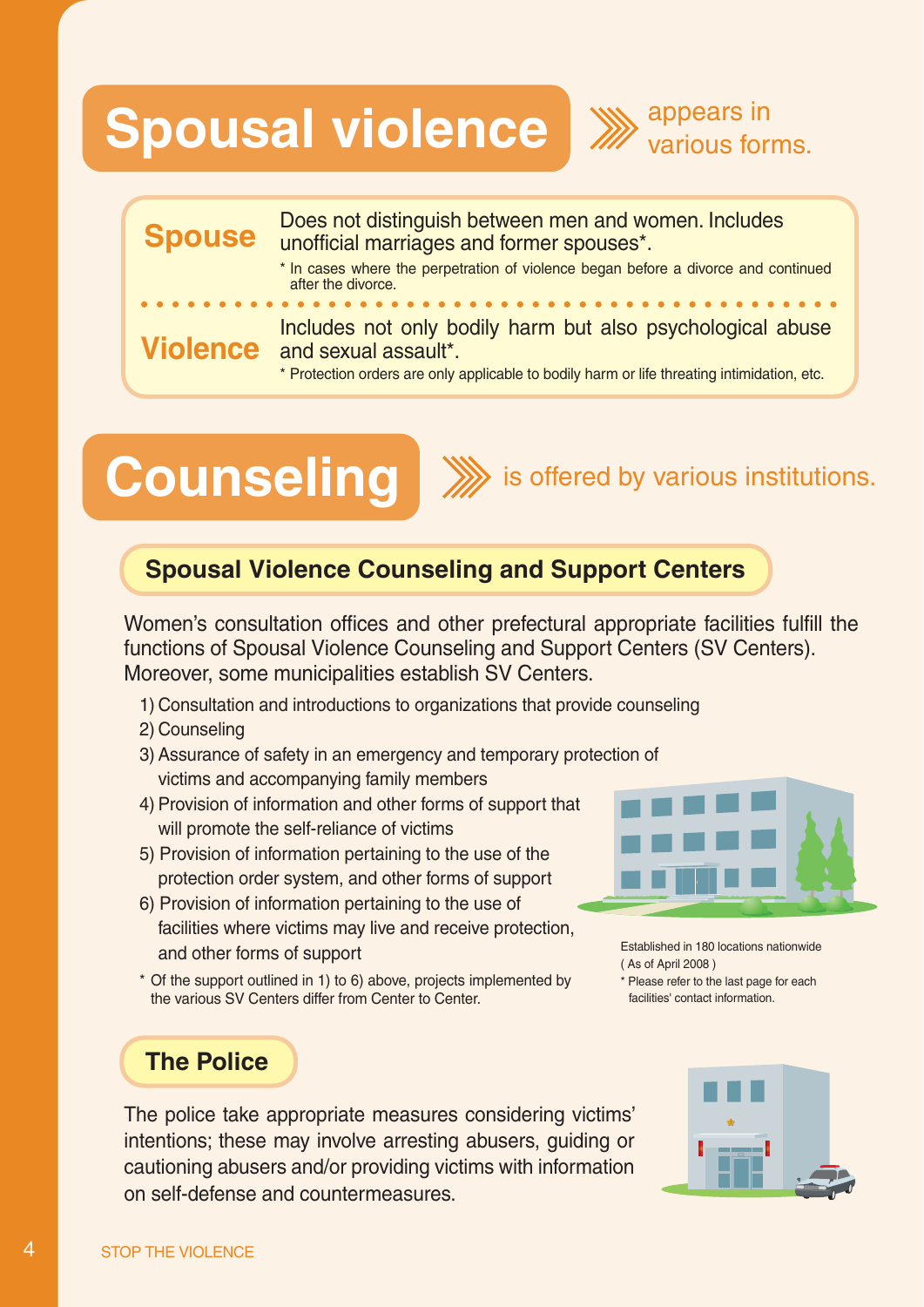# **Temporary protection**

for victims who want to escape their abuser for the time being.

### **One facility in each prefecture**

### **Women's Consulting Offices**

In addition to providing all kinds of counseling services, Women's Consulting Offices provide temporary protection to victims of spousal violence. This enables you to live safely with your child(ren) for the time being.



Temporary protection may be entrusted to ( ) private shelters, etc.

# **Support for self-reliance**



**for victims who want to live independently.** 

## **Spousal Violence Counseling and Support Centers**

Spousal Violence Counseling and Support Centers provide various kinds of information to support self-reliance of victims.

- O Provision of information related to promoting employment job placement, job training, etc.
- O Provision of information related to securing accommodation public housing, etc.

#### O Provision of information related to assistance

 payment of public assistance, child care allowance, etc.

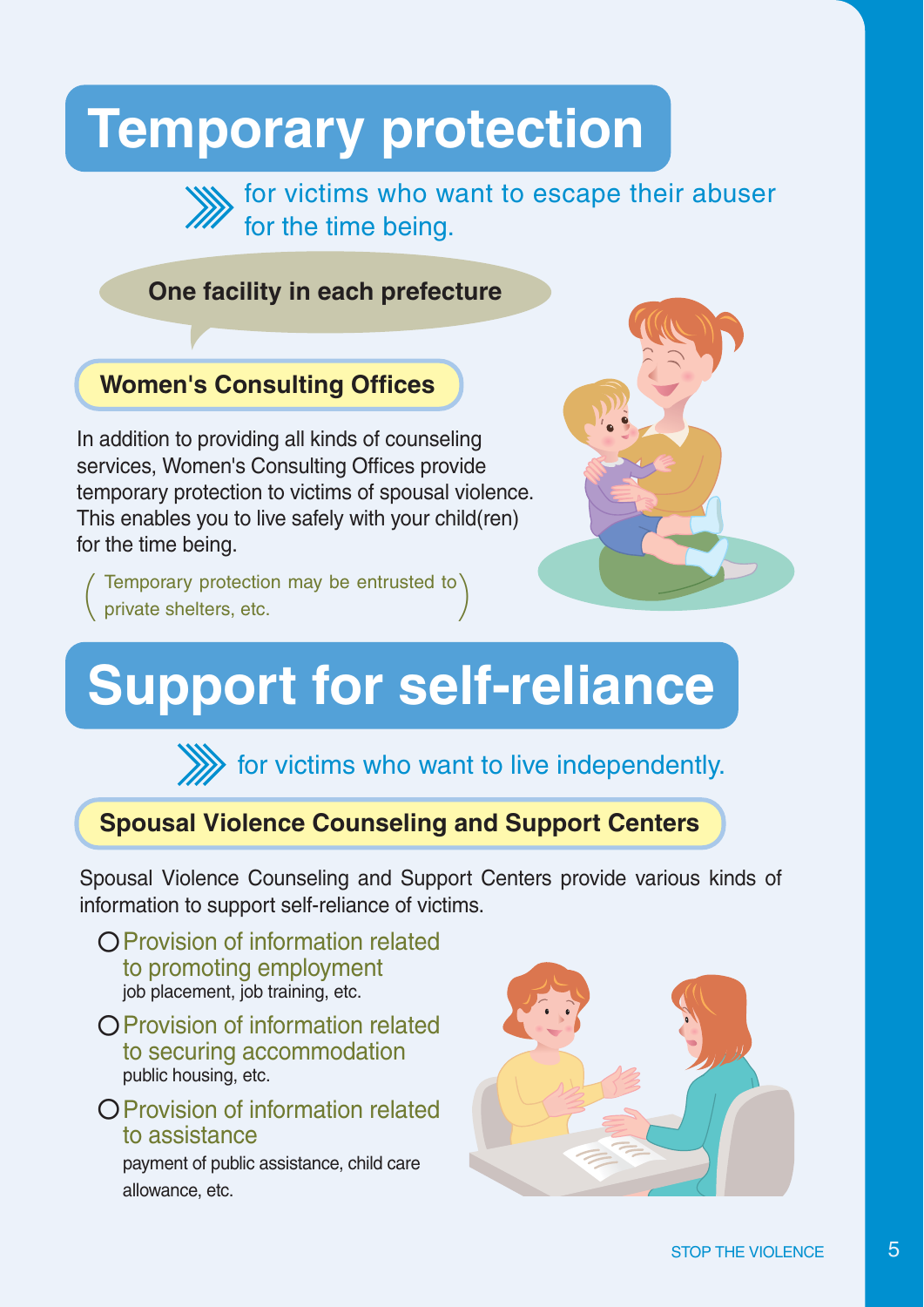# **Protection orders**



for victims who don't want their abuser to approach them.

### **Upon petition to a court of law, the court shall issue a protection order to abusers.**

\* In cases where there is a grave risk of renewed spousal violence against a victim constituting a significant harm to life or body.

### **There are the following types of protection order.**

## **Order Prohibiting Approach to the Victim**

Prohibits the abuser from approaching the victim or loitering in the vicinity of the victim's domicile or workplace, etc.

## **Duration: 6 months**



### **Order Prohibiting Phone Calls or Other Behavior**

To ensure the efficacy of an Order Prohibiting Approach to the Victim, the abuser is prohibited from making certain contact by phone, sending e-mails, etc.

## **Duration: 6 months (\*3)**

(\*3) This order covers the victim only, and is limited to the period of validity of an Order Prohibiting Approach to the Victim.

#### **Order Prohibiting Approach to the Victim's Child or Relative, etc.**

To ensure the efficacy of an Order Prohibiting Approach to the Victim, the abuser is prohibited from approaching a child or relative, etc., of the victim(\*1), or loitering near the domicile or workplace, etc., of the same.

## **Duration: 6 months (\*2)**

(\*1) This order covers:

- 1. Underage children of the victim (minors) who cohabit with the victim.
- 2. Family members of the victim or other persons who

have a close relationship with the victim in social life. (\*2) The order is limited to the period of validity of an Order

Prohibiting Approach to the Victim.

## **Order to Vacate**

Requires the abuser to vacate the victim's home.

**Duration: 2 months**

**Petitions can also be filed against unmarried partners and former spouses. Individuals who violate a protection order shall be punished by imprisonment with work for not more than one year or a fine of not more than one million yen.**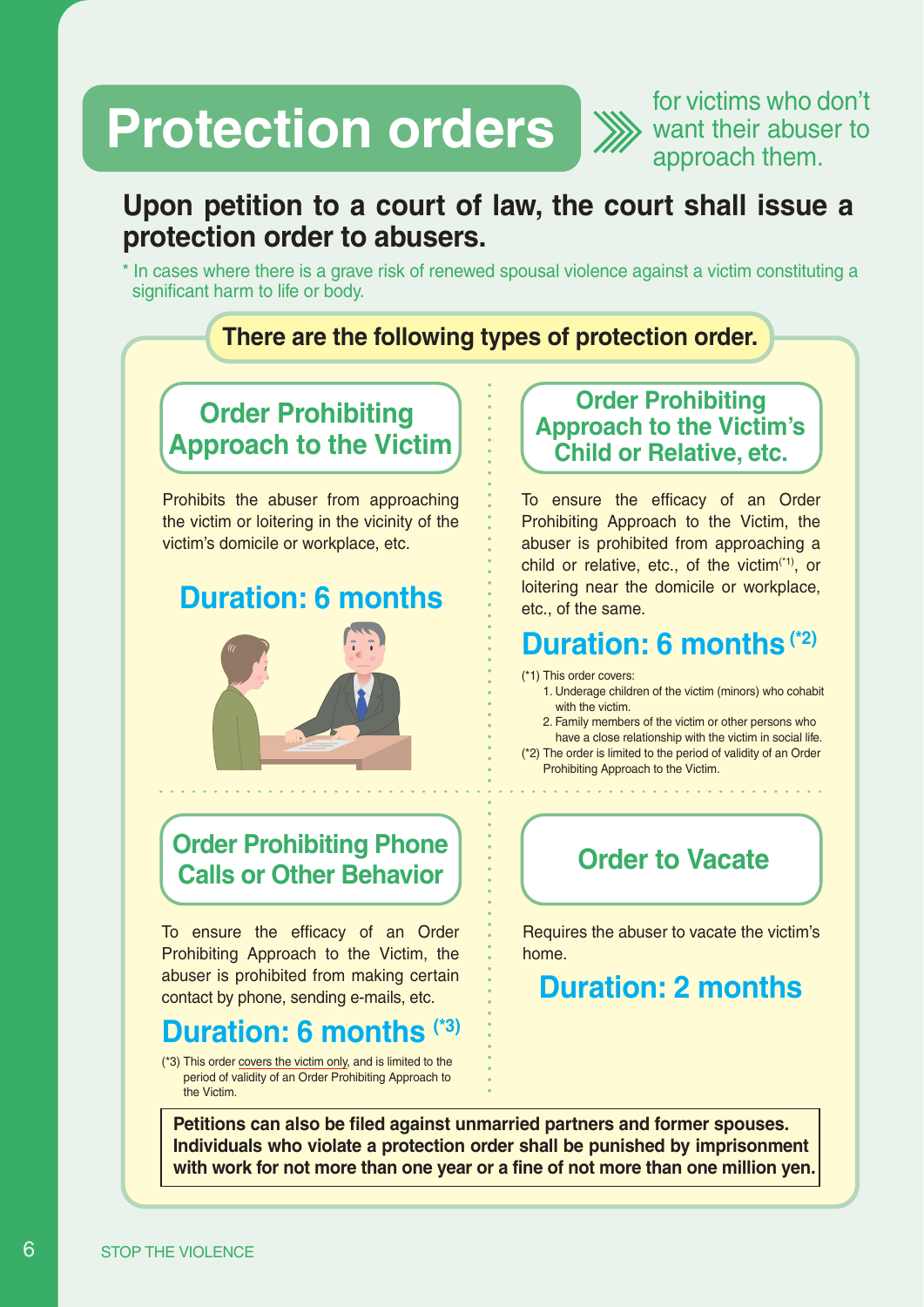# **Petitions for protection orders**

**W** can be filed at district courts.

#### **Petitions should record**

- $\circlearrowright$  The circumstances under which the bodily harm or life-threatening intimidation, etc., took place.
- $\circlearrowright$  Sufficient evidence to prove that a grave risk of serious harm to life or body of victim resulting from renewed bodily harm still exists.
- $\circlearrowright$  Sufficient evidence to prove the necessity of issuing an order to prohibit the abuser from approaching minors cohabiting with the victim (when requesting an order prohibiting approach to a cohabiting child).
- $\circlearrowright$  Sufficient evidence to prove the necessity of issuing an order to prohibit the abuser from approaching family members of the victim or other persons who have a close relationship with the victim in social life (when requesting an order prohibiting approach to a family member, etc.).
- $\circlearrowright$  Whether you consulted a police officer or Spousal Violence Counseling and Support Centers (SV Centers), the content of your consultation, etc.

\* Please consult SV Centers for details.

In cases where the victim has consulted with neither a police officer nor SV Centers

Write a document describing the violence, etc., inflicted upon you and other relevant information, have it authenticated at a notary's office and attach it to your petition.

- \* Notary: A government officer who writes notarized documents and authenticates company contracts and private deeds (private documents). These services are provided at notary's offices but please contact your nearest Legal Affairs Bureau or District Legal Affairs Bureau for details.
	- Fees: The fee for having a notary public authenticate a document is ¥11,000.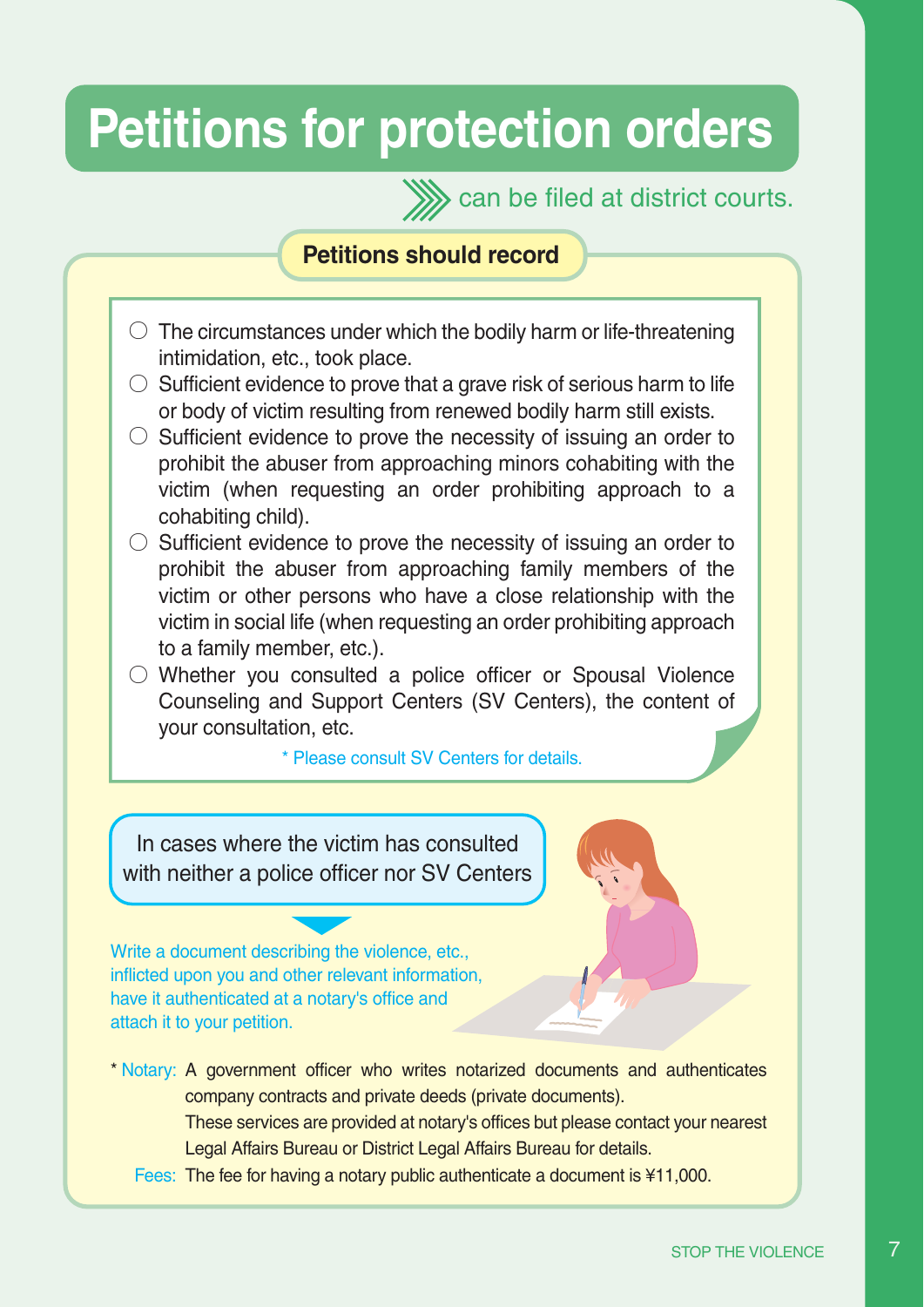## **Notification**

Those who detect spousal violence shall endeavor to notify the fact to Spousal Violence Counseling and Support Centers

(SV Centers) or a police officer.

Moreover, physicians and other medical personnel who detect a person whom they consider to have suffered from injuries or medical conditions resulting from spousal violence may notify the fact to a SV Center or a police officer.



(However, the wishes of the victims will be respected.)

## **Obligations of the national government and local public entities**

- $\circ$  Formulation of a basic policy by competent Ministers<sup>\*</sup> and basic plans by prefectures \* The Prime Minister, the National Public Safety Commission, the Minister of Justice and the Minister of Health, Labour and Welfare
- $\circ$  Obligation for efforts by municipalities to formulate basic plans
- O Provision of necessary training for related officials (including training in respect for human rights regardless of victims' nationality or disability, etc.)
- $\bigcirc$  Efforts towards education and enlightenment
- $\circ$  Efforts to promote research and study
- $\circlearrowright$  Efforts to foster personnel and enhance their qualifications
- $\bigcirc$  Efforts to support private bodies



## **Strengthen cooperation among concerned organizations**

Spousal Violence Counseling and Support Centers, Prefectural Police and concerned prefectural and municipal organizations shall cooperate with each other to protect victims.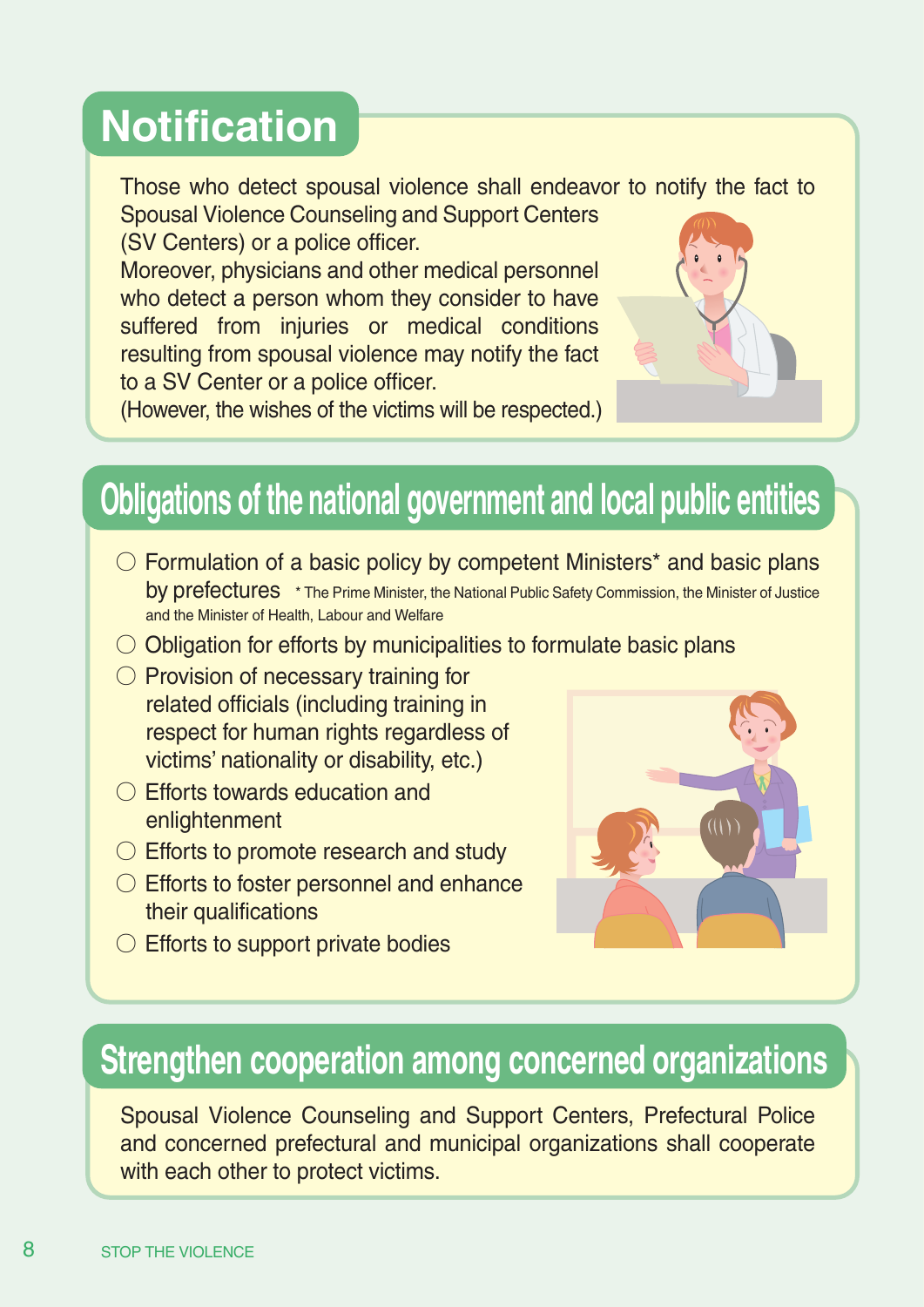## **Implementation Status of the Act on the Prevention of Spousal Violence**

### **Facilities that fulfill the functions of Spousal Violence Counseling and Support Centers 180 locations nationwide (as of April 2008)**



#### **Number of women provided with temporary protection at women's consulting offices**

|        | Girls requiring protection<br>accompanying family members) | Number of these cases due to<br>violence inflicted by a husband |
|--------|------------------------------------------------------------|-----------------------------------------------------------------|
| FY2001 | 4,823 (3,085)                                              | 2,680 (55.5%)                                                   |
| FY2002 | 6,261 (4,642)                                              | 3,974(63.5%)                                                    |
| FY2003 | 6,447 (5,029)                                              | 4,296 (66.6%)                                                   |
| FY2004 | 6,541 (5,518)                                              | 4,535 (69.3%)                                                   |
| FY2005 | 6,449 (5,285)                                              | 4,438 (68.8%)                                                   |
| FY2006 | 6,359 (5,478)                                              | 4,565 (71.8%)                                                   |

\* 1 According to a Ministry of Health, Welfare and Labour survey. 2 Including entrusted temporary protection.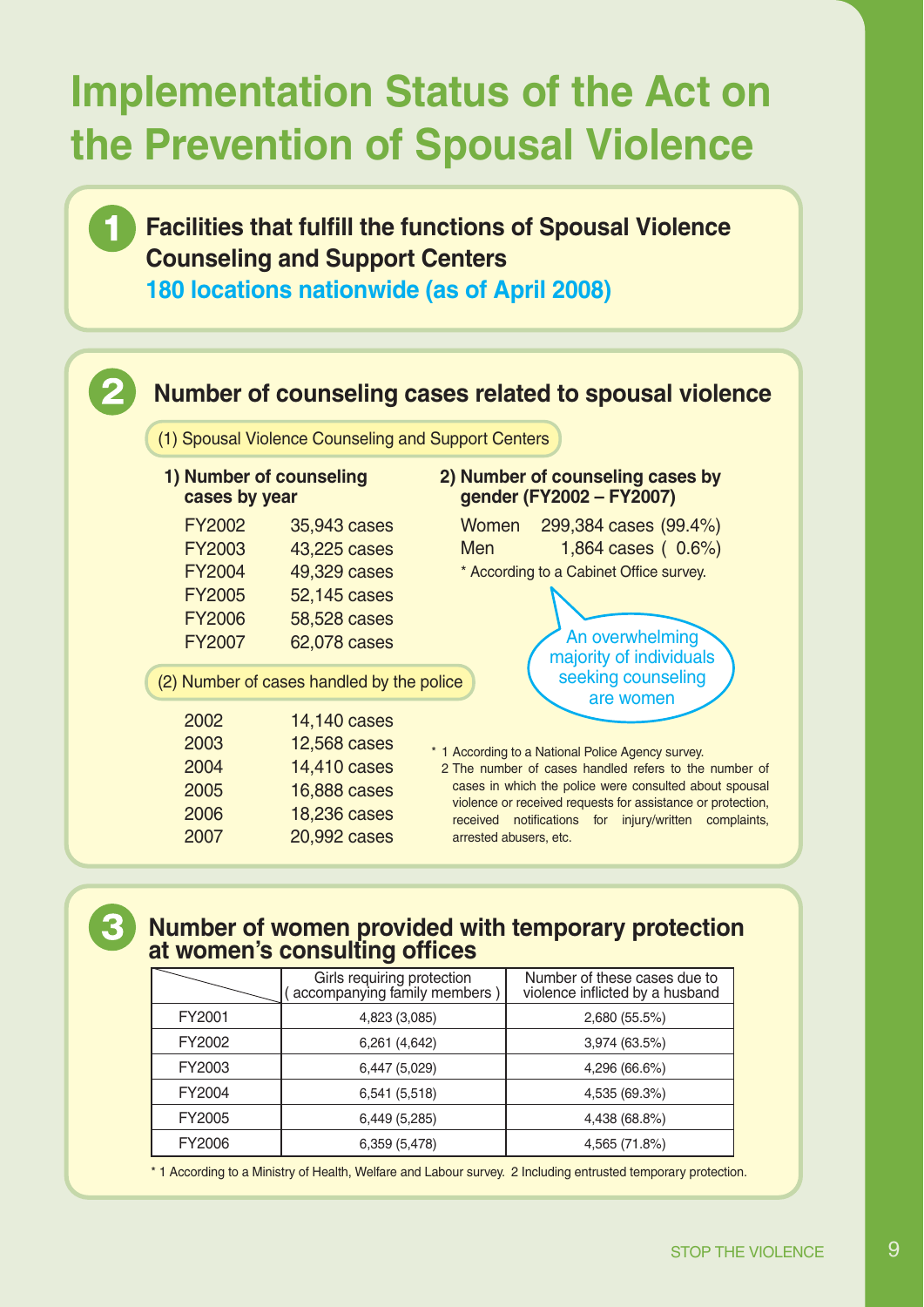

#### **Processing status of cases involving protection orders related to spousal violence**

#### **( 1 ) Number of cases processed, etc.**

| Category |                     | Number of Finished Cases            |       |                                                            |                                                                                                                              |                                                                 |                                                          |                                                                                  |                                                                                                              |                  |                    |
|----------|---------------------|-------------------------------------|-------|------------------------------------------------------------|------------------------------------------------------------------------------------------------------------------------------|-----------------------------------------------------------------|----------------------------------------------------------|----------------------------------------------------------------------------------|--------------------------------------------------------------------------------------------------------------|------------------|--------------------|
|          |                     | Approved (Protection Orders Issued) |       |                                                            |                                                                                                                              |                                                                 |                                                          |                                                                                  |                                                                                                              |                  |                    |
|          |                     |                                     |       | (1) Protection Orders Related to<br>the Victim Issued Only |                                                                                                                              | (2) Orders Prohibiting Approach<br>to the Victim's Child Issued |                                                          |                                                                                  |                                                                                                              |                  |                    |
| Year     | <b>New</b><br>Cases |                                     |       | (1)<br>Victim & Order to<br>Vacate                         | $\circled{2}$<br>Order Prohibiting   Order Prohibiting   Order to Vacate<br>Approach to the Approach to the<br><b>Victim</b> | (3)                                                             | (1)<br>an Order Prohibiting<br>Approach to the<br>Victim | 2.<br>Eviction Order and   Order Prohibiting<br>Approach to the<br><b>Victim</b> | (3)<br>Accompanying an Accompanying an Subsequent Orders<br>Prohibiting<br>Approach to the<br>Victim's Child | <b>Dismissed</b> | Withdrawn,<br>Etc. |
| 2002     | 1,426               | 1,398                               | 1.128 | 326                                                        | 798                                                                                                                          | 4                                                               |                                                          |                                                                                  |                                                                                                              | 64               | 206                |
| 2003     | 1.825               | 1.822                               | 1.468 | 406                                                        | 1.058                                                                                                                        | 4                                                               |                                                          |                                                                                  |                                                                                                              | 81               | 273                |
| 2004     | 2,179               | 2,133                               | 1.717 | 554                                                        | 1,098                                                                                                                        | 5                                                               | 17                                                       | 38                                                                               | 5                                                                                                            | 75               | 341                |
| 2005     | 2,695               | 2,718                               | 2.141 | 190                                                        | 730                                                                                                                          | 4                                                               | 322                                                      | 883                                                                              | 12                                                                                                           | 147              | 430                |
| 2006     | 2.759               | 2,769                               | 2,208 | 166                                                        | 710                                                                                                                          | 8                                                               | 346                                                      | 974                                                                              | 4                                                                                                            | 146              | 415                |
| 2007     | 2,779               | 2,757                               | 2,186 | 173                                                        | 640                                                                                                                          | 7                                                               | 371                                                      | 993                                                                              | 2                                                                                                            | 140              | 431                |

Note: 1 "Approved" includes cases that were partially approved.

2 "Dismissed" includes cases that were partially dismissed and partially withdrawn.

3 "Withdrawn, etc." includes cases that were transferred, forwarded, etc.

4 2004 figures for "(2) Orders Prohibiting Approach to the Victim's Child" show the number of cases processed between December 2nd, 2004 (the date when the Amended Act on the Prevention of Spousal Violence and the Protection of Victims came into effect) and the end of that year.

5 "(2) Orders Prohibiting Approach to the Victim's Child" are issued at the same time as, or after the issue of Orders Prohibiting Approach to the Victim.

6 "(2) ③ Subsequent Orders Prohibiting Approach to the Victim's Child" are cases in which an Order Prohibiting Approach to the Victim has already been issued (including cases when this is accompanied by an Eviction Order) and an Order Prohibiting Approach to the Victim's Child is subsequently issued on the premise of the Order Prohibiting Approach to the Victim.

#### **( 2 ) Average length of proceedings**

**Average length of proceedings for cases in which protection orders were approved ( October 2001 - December 2007 )**



2 Figures up to March 2006 are based on reports from each court and are approximate.

3 Figures for 2007 are based on initial reports.



#### **Number of arrests made in cases involving murder, injury or violence inflicted by a spouse**

|      | <b>Murder</b>   | <b>Injury</b>       | <b>Violence</b> |
|------|-----------------|---------------------|-----------------|
| 2000 | 134/197 (68.0%) | 838/888 (94.4%)     | 124/127 (97.6%) |
| 2001 | 116/191 (60.7%) | 1,065/1,097(97.1%)  | 152/156 (97.4%) |
| 2002 | 120/197 (60.9%) | 1,197/1,250 (95.8%) | 211/219 (96.3%) |
| 2003 | 133/215 (61.9%) | 1,211/1,269 (95.4%) | 230/234 (98.3%) |
| 2004 | 127/206 (61.7%) | 1,143/1,198 (95.4%) | 284/290 (97.9%) |
| 2005 | 126/218 (57.8%) | 1,264/1,342 (94.2%) | 359/379 (94.7%) |
| 2006 | 117/179 (65.4%) | 1,294/1,353 (95.6%) | 671/707 (94.9%) |
| 2007 | 107/192 (55.7%) | 1,255/1,346 (93.2%) | 870/933 (93.2%) |



**12.4 days**

1 According to a National Police Agency survey.

 2 The denominator represents the total number of arrests; the numerator represents the number of these cases in which the husband was arrested ( expressed as a percentage ).

3 The term "spouse" includes individuals in common-law marriages.

 4 This table is based on crime statistics and lists murders, injuries and violence committed between spouses, irrespective of the motives or objectives behind the crime.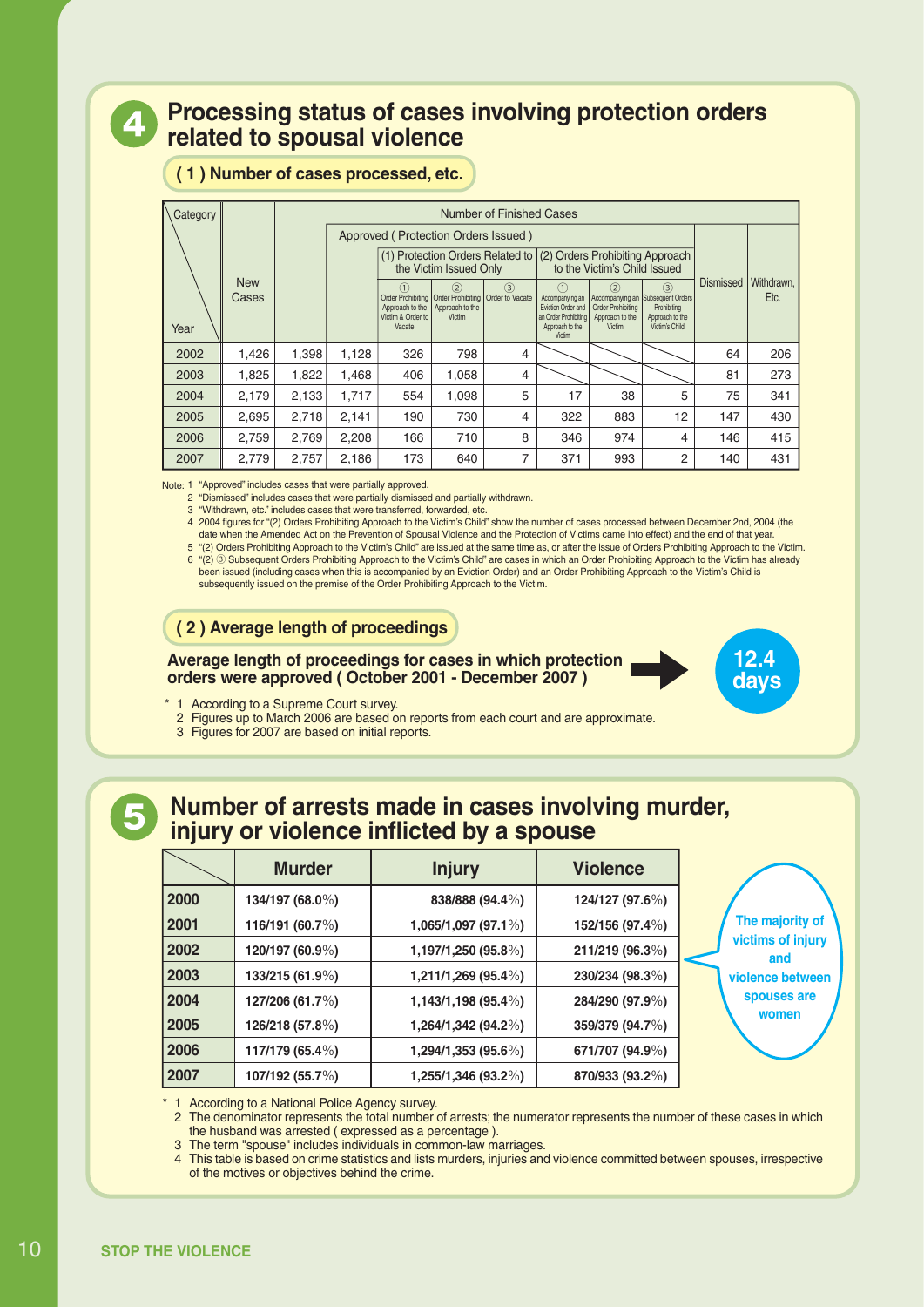## **Many women suffer violence from their spouse or partner**

Survey on Violence between Men and Women (Cabinet Office, published April 2006)

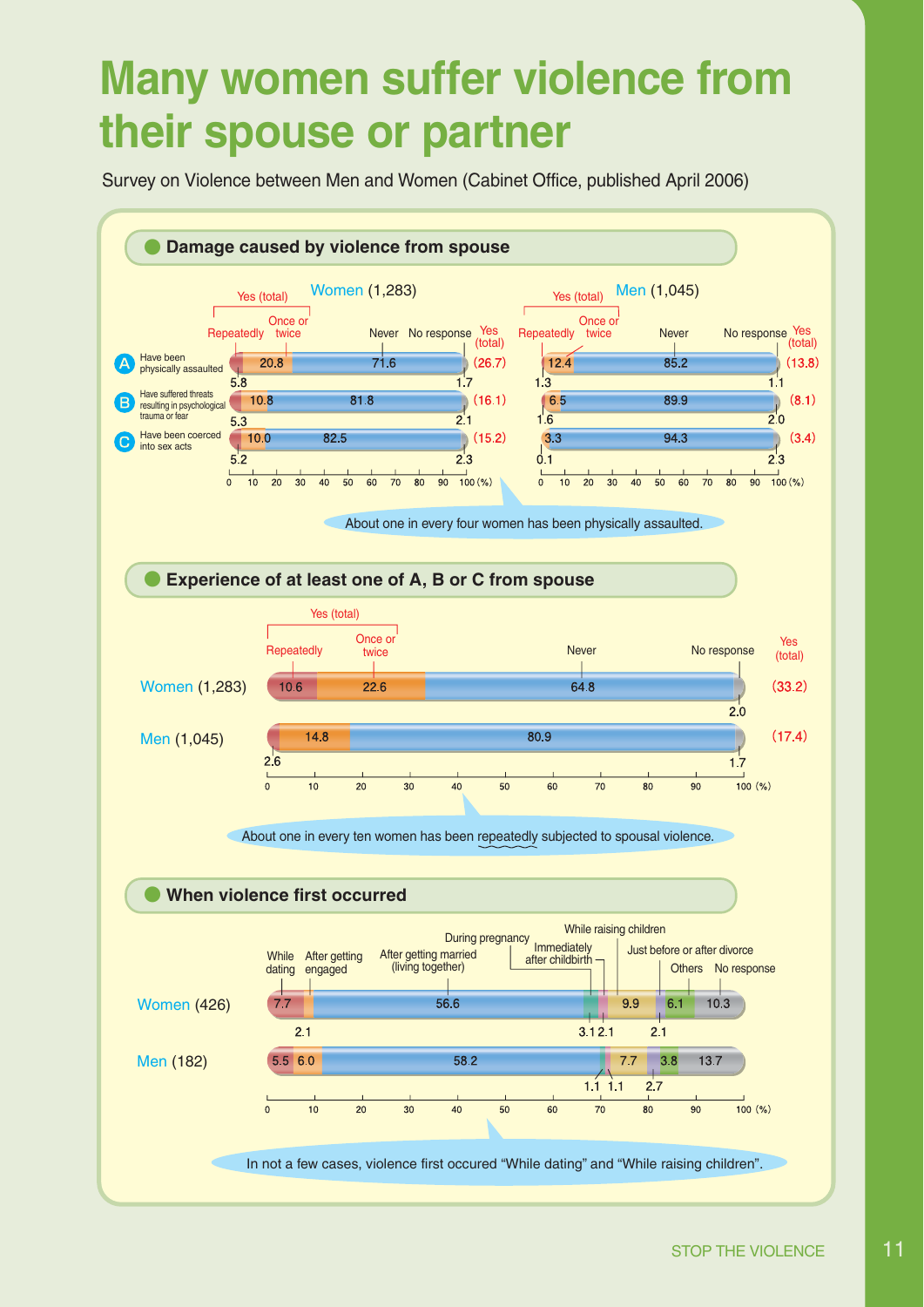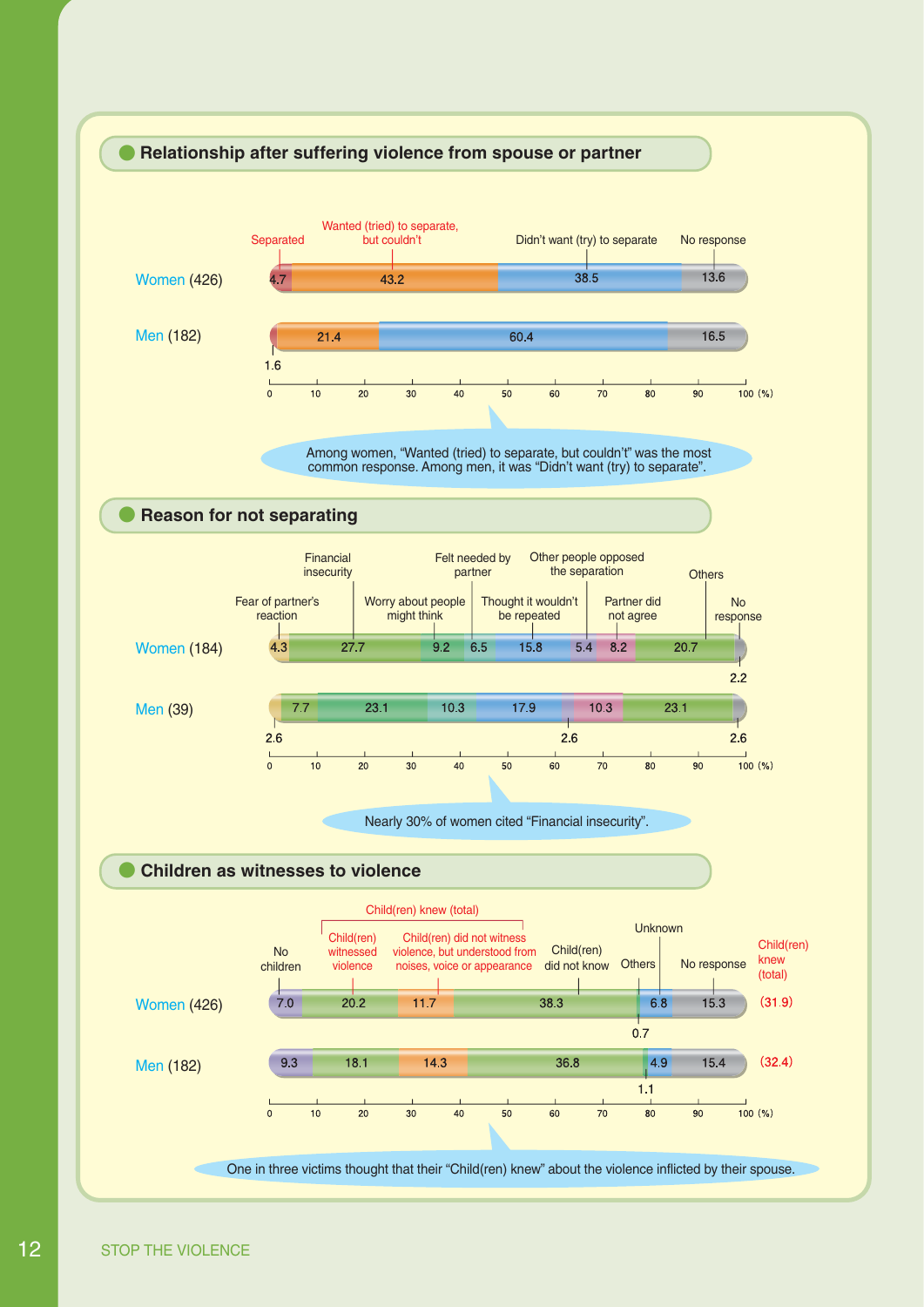